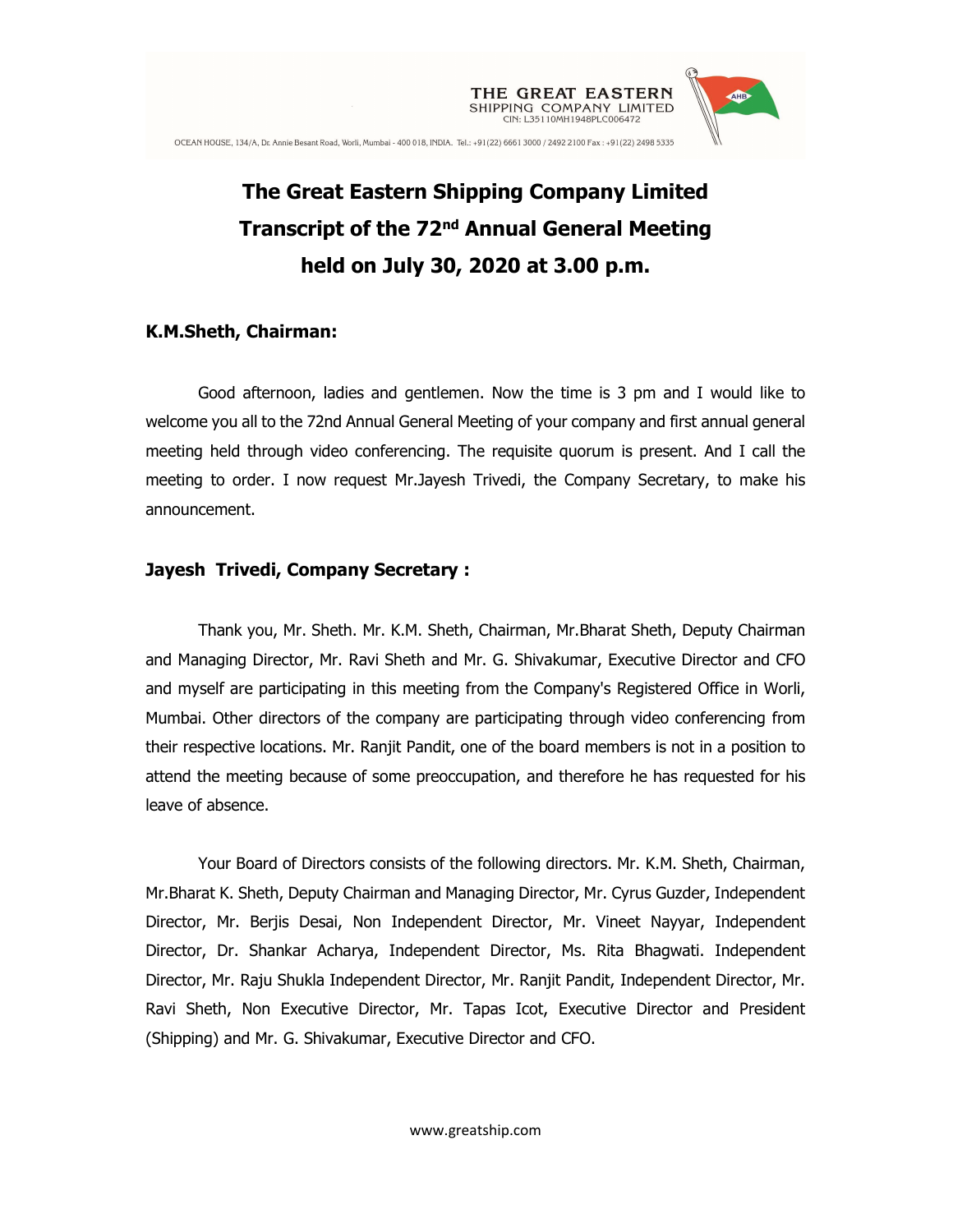

This meeting is held through video conferencing in accordance with the circulars issued by the Ministry of Corporate affairs and SEBI. Members may note that all efforts reasonable under the circumstances have been made by the company to enable members to participate and vote on items considered in the meeting. Representatives of Deloitte Haskins and Sells, Statutory Auditors and Mehta and Mehta, Secretarial Auditors are present at the meeting through video conferencing. The reports of Statutory Auditors and Secretarial Auditors are unqualified.

CIN: L35110MH1948PLC006472

The Statutory documents and Registers required to be placed before the AGM are available for inspection of the members on the website of the company www.greatship.com. As the AGM is held through video conferencing the facility for appointment of proxies by the members was not available and hence the proxy register is not available for inspection.

 The company has. received requests from several members to register them as speakers at the meeting. The Moderator will facilitate the speaker's session once the floor opens for questions and answers.

The company had provided the facility to the members to cast their votes through remote e voting, and all resolutions are set forth in the notice. Members who are present and who have not cast their vote through remote e-voting, will have an opportunity to cast their votes during the meeting through Instapoll. The facility to cast vote will be activated once the Instapoll is announced. Members may click on the Instapoll icon to reach the resolution page and vote on the resolutions. Members are requested to refer to the instructions provided in the notice for seamless participation through video conferencing. In case members face any difficulty, they may reach out on the helpline numbers given in the notice.

Notice convening the 72nd Annual General Meeting, which has been emailed to all of you is being taken as read. I now request Mr.K.M. Sheth, Chairman to deliver his speech to this august gathering.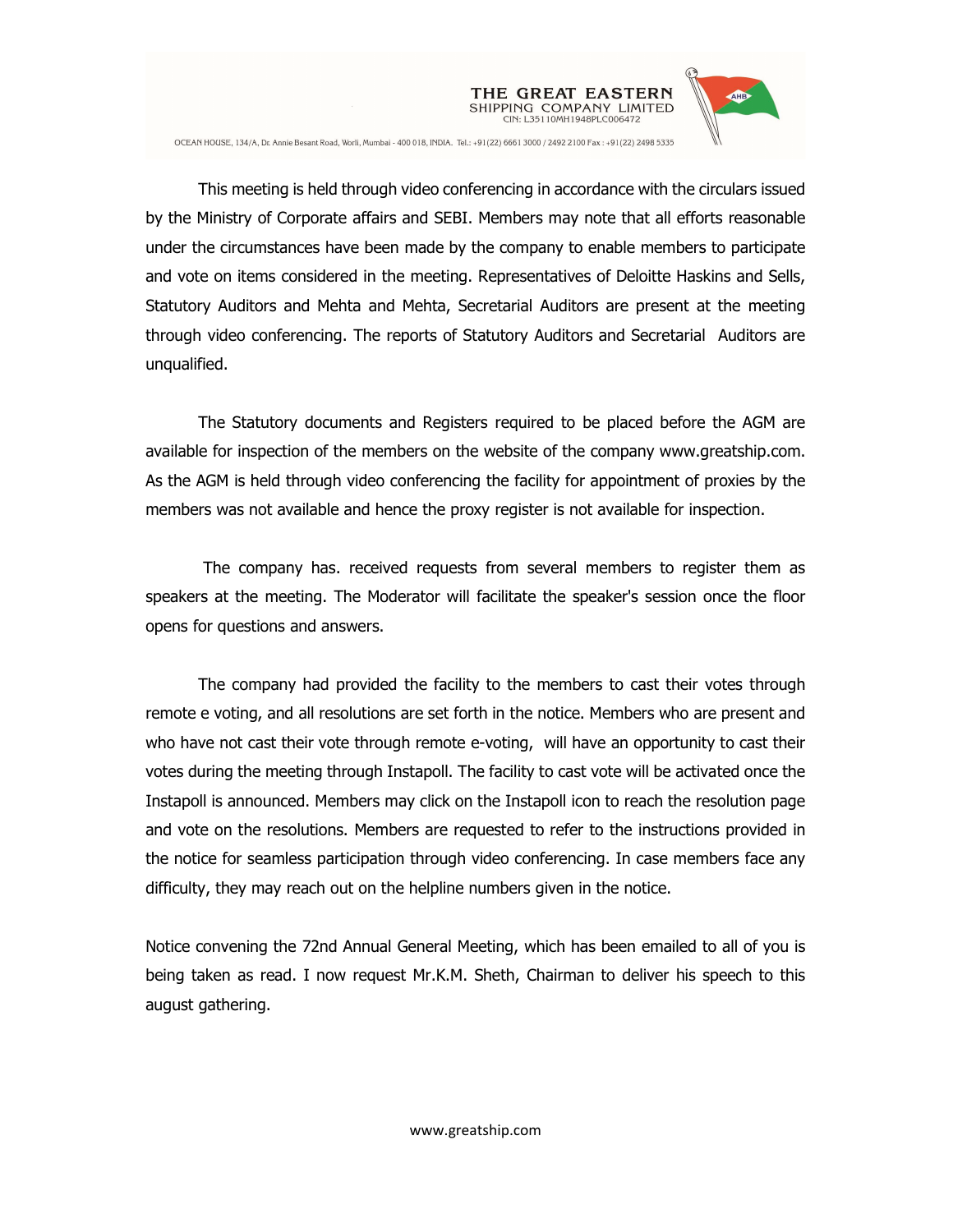

#### K.M.Sheth, Chairman:

Dear shareholders, once again, a warm welcome to you all. The world is facing a pandemic of an unprecedented nature. I hope that all of you and your families are safe. I wish I could have met you all in person, but sadly, the current situation forces me to interact with you only through a virtual platform.

CIN: L35110MH1948PLC006472

From the early days of this pandemic, the first priority for your Company's management has been to ensure the safety of its people. The strictest measures have been put in place on board all our vessels. I am happy to report that in the last four and a half months of the "Work From Home" era, your Company has run efficiently and with minimal disruption, thanks to the tireless efforts of all our people on the ships and ashore. In this pandemic, where a number of industries had to shut down partially or completely, the bulk shipping industry has sailed along without any breaks and continues to transport vital commodities across the globe.

Here I take this opportunity to convey a special message of gratitude to all our seafarers who have delivered under very challenging circumstances and who, unfortunately, were kept away from their loved ones due to the travel restrictions. I am happy to say that with some amount of lifting of travel restrictions in the past few weeks, we have successfully managed to effect crew changes involving logistics of about 500 people.

In addition to having a good year financially and being able to declare a higher dividend, the crowning achievement for the year has been our fleet utilisation, which, excluding time required on statutory surveys, has resulted in an operational efficiency of 99.5% of the total ship operating days. This exceptional performance was achieved with an operating cost reduction of more than 50 crores. Likewise, in our offshore business, our drilling team achieved an operating uptime of more than 99% while managing to successfully keep the daily operating cost under tight control. As I had mentioned in an earlier Chairman's Statement, one of our principal focus areas has been to create an organisational DNA that will position us as one of the most cost-effective and high quality shipping companies globally.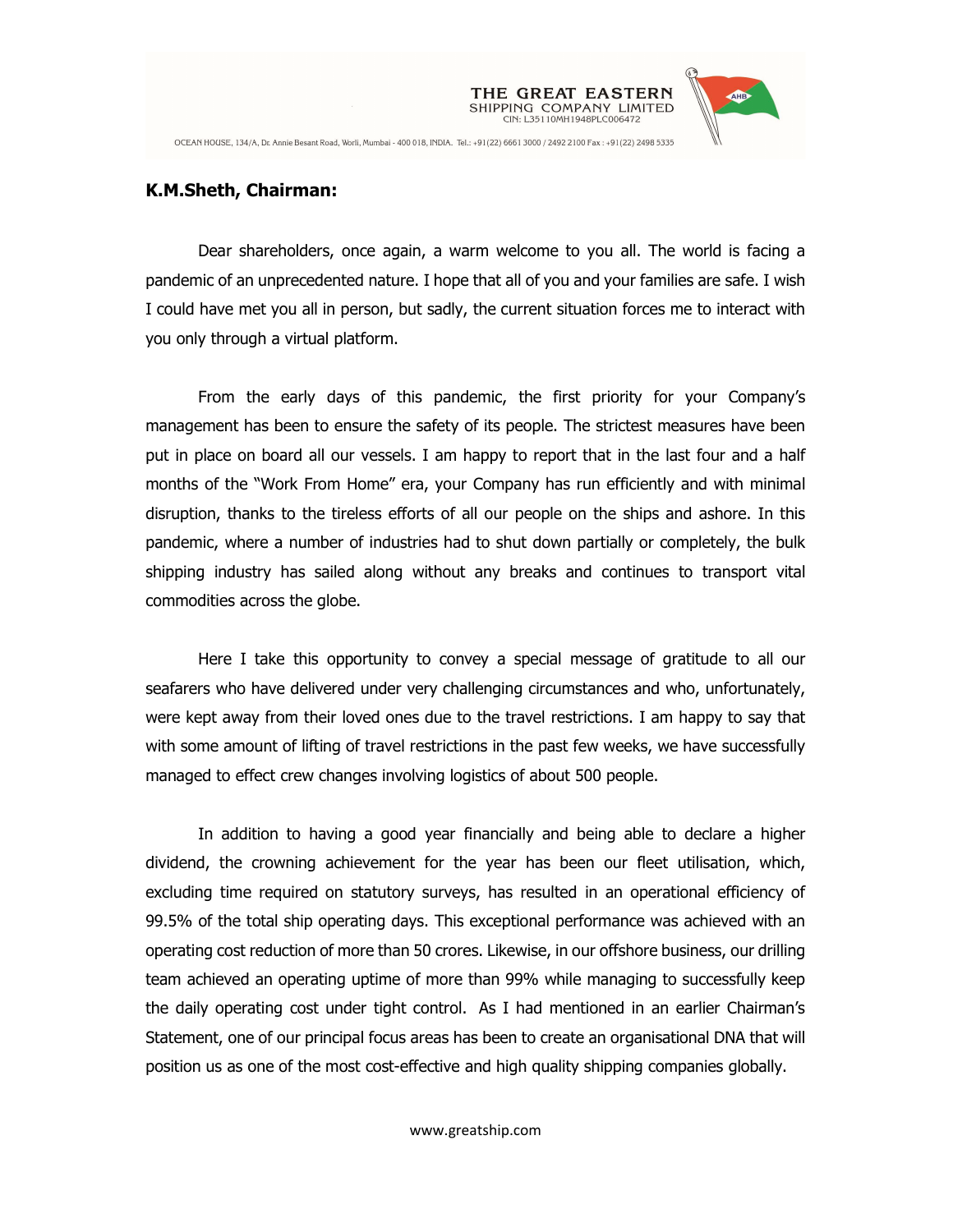

Earlier today, your board met to consider the results for the quarter ended June 2020, and I am happy to report that the company has reported a consolidated profit after tax of Rs. 468 crores. This is the highest quarterly profit since the financial year 2008-09, and was a result of very strong tanker markets between March and May this year. I am also pleased to inform you that the Board has appointed Mr. Urjit Patel (Ex RBI Governor) as an Additional & Independent Director on the Board of the Company with effect from August 1st, 2020.

CIN: L35110MH1948PLC006472

The CSR Foundation set up by your company has been carrying out exemplary work with special focus on the health, livelihood and education sector. In addition to our annual support to the foundation, we have made special efforts in the last few months to support some of those who are facing immense hardship during the country's lockdown. We will continue to do so to the best of our ability.

Once again to all our shareholders, please stay safe and follow all the laid down protocols. Thank you.

We now take up the resolutions as set out in the notice. The objective and implications of the resolutions have been set out in the notice and explanatory statement. We now also open the floor for speakers to express their views or ask questions.

I request Mr.Jayesh Trivedi, the Company Secretary, to provide necessary instructions to the members.

#### Jayesh Trivedi, Company Secretary:

Thank you, Chairman. I have already introduced the existing Board of Directors to the shareholders. I would like to introduce Mr. Urjit Patel to the members. Mr. Urjit Patel, who is going to be on the Board of Directors of the company as an Additional and Independent Director from 1st August 2020.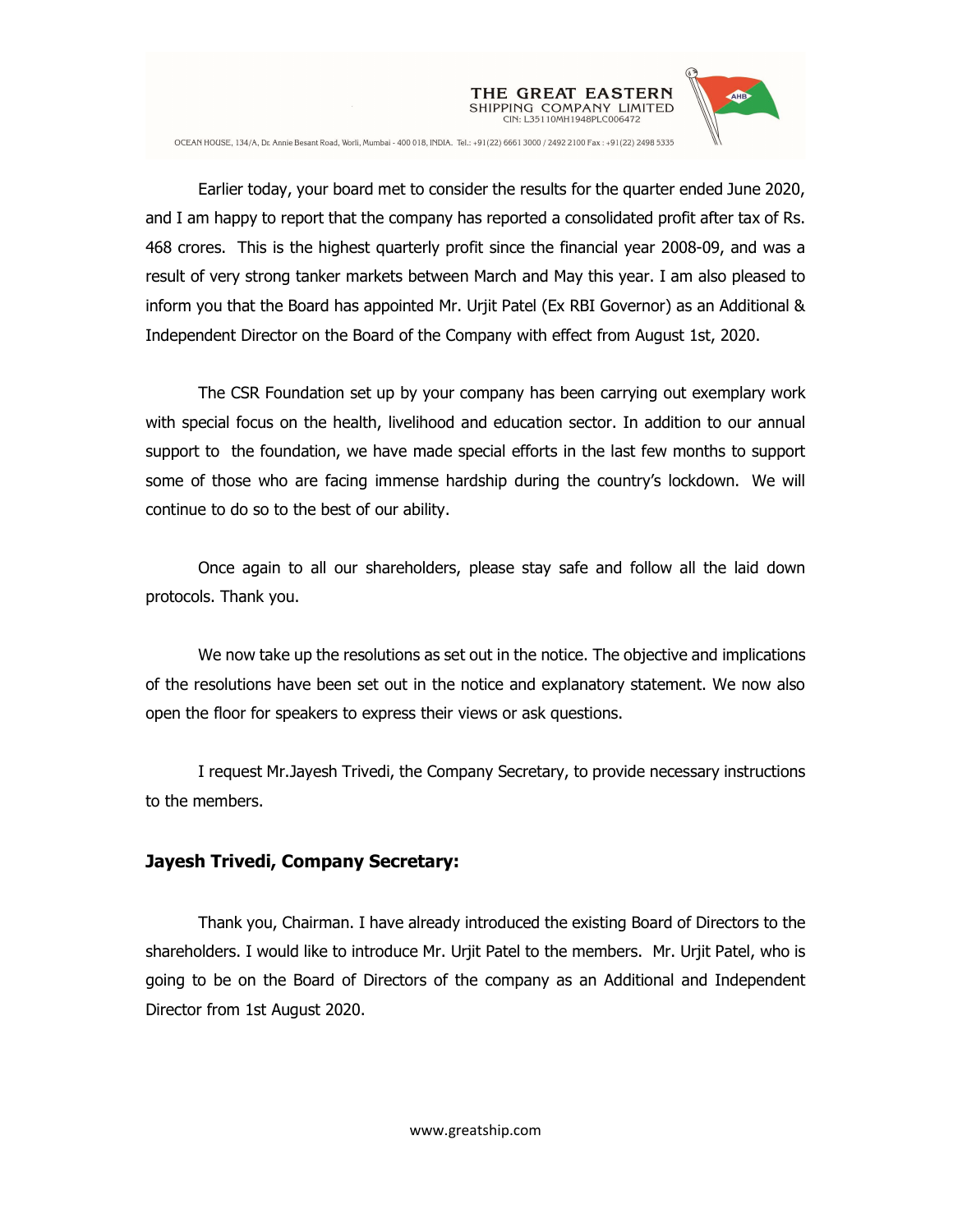

The following are the Resolutions as set out in the Notice :

- 1. To consider and adopt the audited standalone and consolidated financial statements.
- 2. To consider reappointment of Mr.K.M.Sheth.
- 3. To consider the reappointment of Mrs. Rita Bhagwati.
- 4. To consider reappointment of Dr. Shankar Acharya.
- 5. To consider reappointment of Mr. Bharat K. Sheth, Deputy Chairman and Managing Director and the last
- 6. To consider reappointment of Mr. G. Shivakumar, Executive Director and CFO.

With the permission of the Chairman, the floor is now open for speakers to express their views or ask questions.

Before we go live with the Speaker session, here are some points to note for your convenience. Kindly turn on your video when your name is called. You will be seen projected on the broadcast screen, unmute yourself and proceed to speak. Please mention your name and location from where you are joining. Please be brief so that other shareholders also get the chance to participate in the session. Once you have asked your question, you can turn your video off, mute yourselves and continue to watch the proceedings.

I now announce the name of the speakers. The 1<sup>st</sup> speaker is Mr. Gautam Kedarprasad Tiwari, 2<sup>nd</sup>- Lekha Satish Shah, 3<sup>rd</sup> - Shobhana Sudhir Mehta, 4<sup>th</sup> - Mr. Kirti Shah, 5<sup>th</sup> - Vasudha Vikas Dakwe, 6<sup>th</sup> - Hutokshi Sam Patel, 7<sup>th</sup> - Nandkishor Shankarrao Kashikar. (speakers did not join the speaker session)

Okay, we may proceed further. As the speakers are unable to join for reasons best known, we take it that the there are no questions and therefore, we carry on with the further procedure of the AGM.

As you may be aware that as per the provisions of Section 108 of the Companies Act 2013, the company had extended remote e voting facility to the members in respect of all the